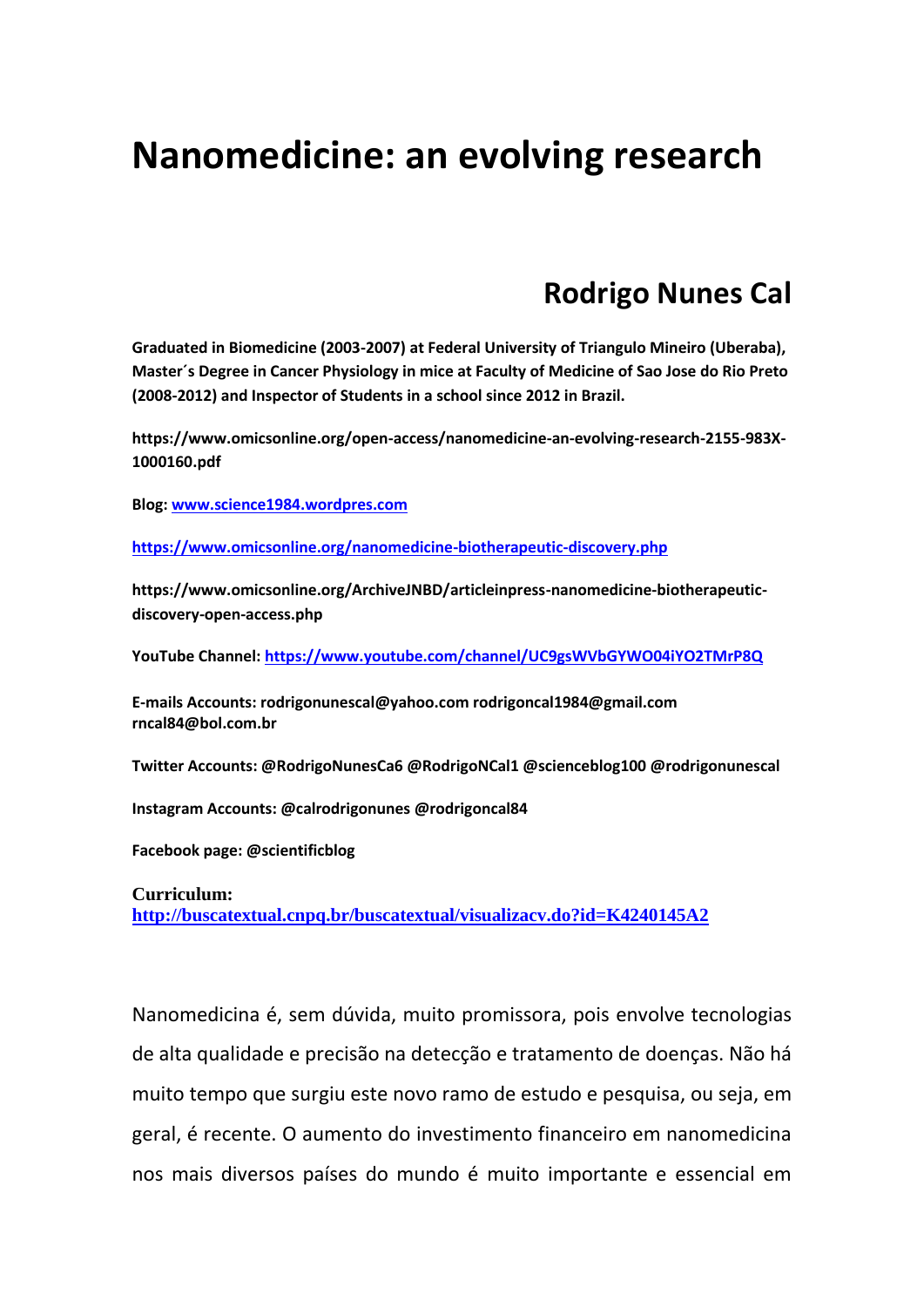diversos aspectos, como a melhoria da qualidade da investigação científica realizada e nos laboratórios envolvidos, a maior contratação de professores qualificados e pesquisadores relacionados neste novo ramo da medicina e entre outros. Desta forma, aumentarão as chances de cura de doenças fatais e os tipos de tratamento e diagnóstico das doenças serão melhores.

Atualmente não há um grande número de centros de ensino e pesquisa da nanomedicina no mundo, por esta razão, a construção de novos lugares altamente modernos e apropriados, a contratação de pesquisadores, professores muito bem qualificados e outros envolvidos e a melhoria em todos os aspectos de centros de ensino e pesquisa existentes da nanomedicina são extremamente importantes para o desenvolvimento sócio-econômico do país.

Não existem muitos centros de pesquisa e estudo que aplicam a nanomedicina, por isso é essencial que haja um maior número de lugares altamente apropriados de estudo e pesquisa da nanomedicina, com pessoas muito qualificadas e excelentes tecnologias para aplicar os fundamentos, metodologias e objetivos da nanomedicina, na prática, fazendo com que os resultados do trabalho sejam muito satisfatório.

A fabricação de aparelhos médicos altamente modernos que indicam o resultado do exame feito rapidamente com alta precisão no diagnóstico é de fundamental importância para a vida do paciente, enfatizando que o diagnóstico precoce é essencial para o sucesso do tratamento da doença. Além disso, escolas, faculdades e universidades precisam entender melhor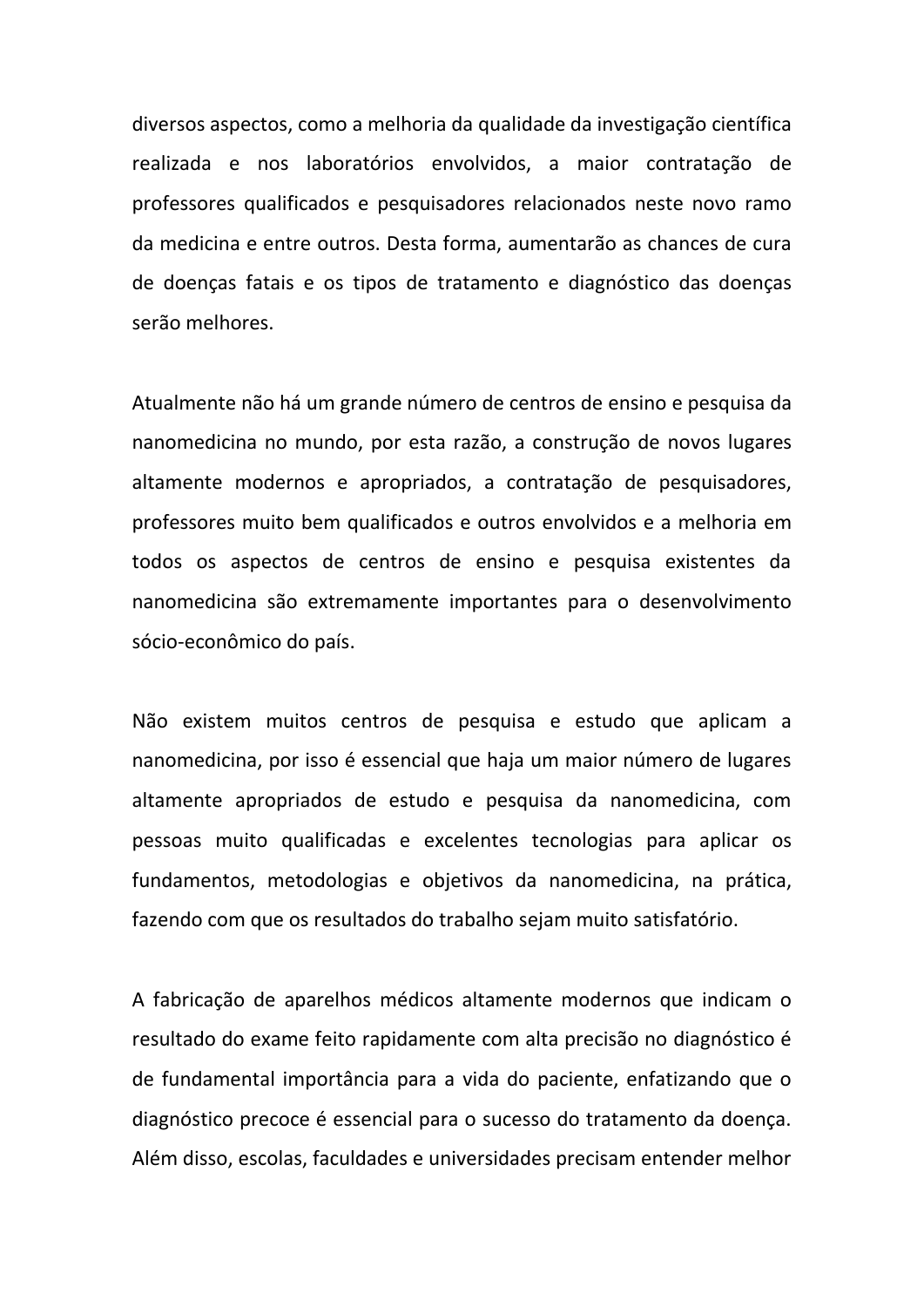as aplicações, fundamentos e objetivos da nanomedicina, para que o conhecimento gerado a partir de grandes e importantes estudos científicos possa ser disseminado através de vários meios de comunicação como a internet, televisão, rádio e outras maneiras, existindo importantes parcerias entre centros de investigação e estudo em diferentes países, por exemplo. Isso faria com que a nanomedicina ganhasse muito mais destaque na mídia mundial por fazer que mais pessoas demonstram interesse em trabalhar ou investir financeiramente, por exemplo, patrocinar, nesta indústria muito promissora.

Também é muito importante que haja a disseminação de informações relacionadas à nanomedicina nos centros de estudo e pesquisa no mundo que não divulgam a importância da nanomedicina na vida do ser humano. Por esta razão, os políticos desempenham um papel muito importante à este respeito, isto é, deve haver uma maior conscientização da importância que a nanomedicina traz para o paciente, por exemplo, na elaboração de leis e projetos que ajudam o trabalho daqueles que estão envolvidos em nanomedicina no mundo e na construção centros de pesquisa e estudo com muitas tecnologias modernas. Nanomedicina significa o uso da nanotecnologia em metodologias, por exemplo, a aplicação de nanorobôs equipados com chip inteligente no corpo humano para detectar de forma mais precisa e rápida a doença e então tratá-la rapidamente. É muito importante que haja métodos tais como vacinação para impedir a transmissão de uma determinada doença para outra pessoa ou de um animal para uma pessoa.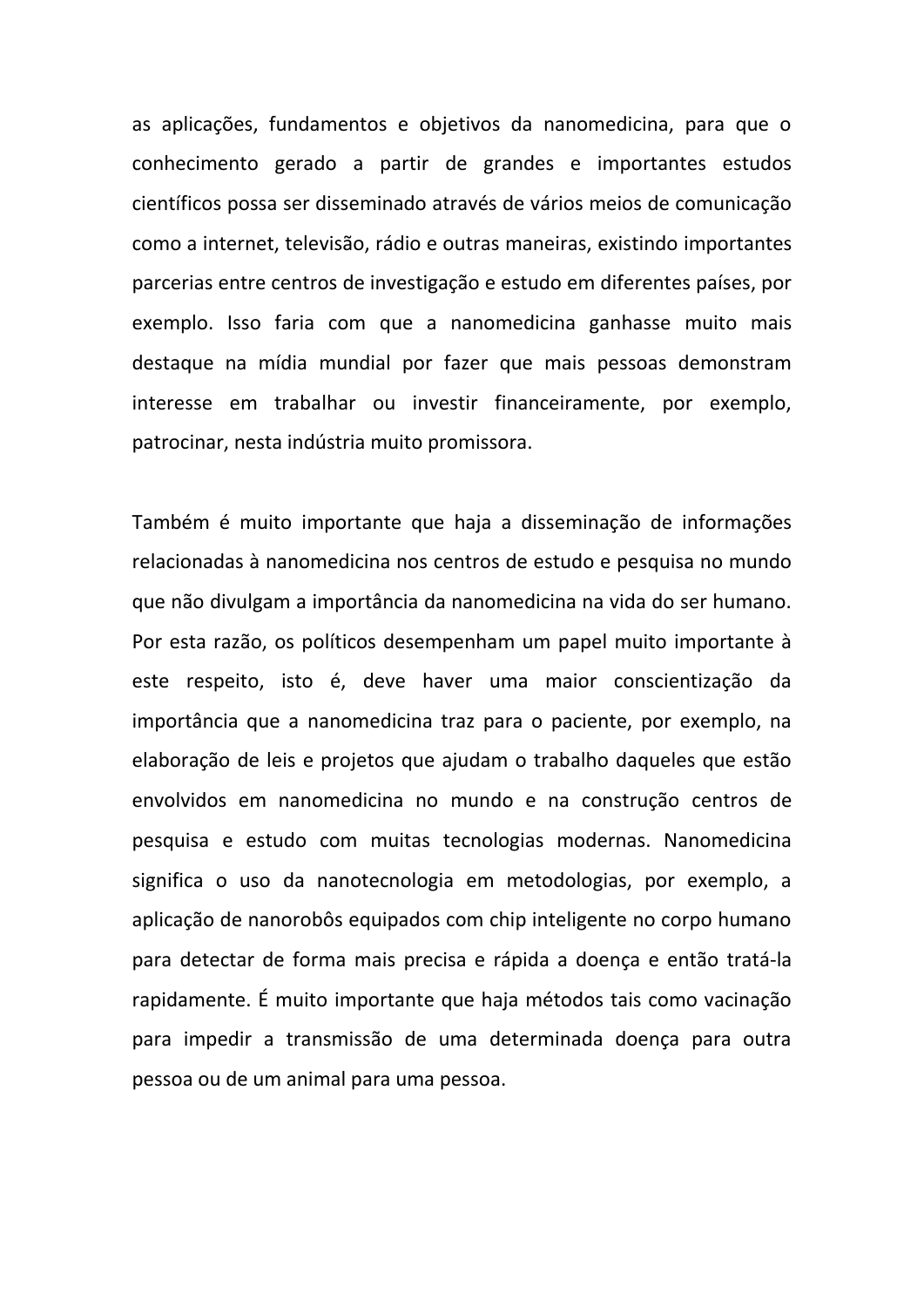Muitas pesquisas de alta qualidade e centros de estudo e pesquisa têm utilizado animais experimentais há muito tempo para o estudo de patologias a fim de melhor compreender a doença para descobrir novos medicamentos, vacinas ou outras formas de prevenção, detecção e fonte terapêutica. Infelizmente existem as doenças fatais, mesmo havendo muitas investigações científicas de alta qualidade. Portanto, o papel que nanomedicina traz para toda sociedade mundial, sem dúvida, é de extrema importância para o benefício do ser humano.

.....................................................................................................................................................

Nanomedicine is undoubtedly very promising because it involves high quality technologies and precision in the detection and treatment of diseases. Not so long ago this new branch of study and research emerged, that is, in general, it is recent. The increase in the financial investment in nanomedicine in the most diverse countries of the world is very important and essential in several aspects, as in the improvement of the quality of the scientific research carried out and in the laboratories involved, the greater hiring of qualified teachers and researchers, related in this new branch of medicine and among others. In this way, the chances of curing fatal diseases will increase and the types of treatment and diagnosis of the diseases will be better.

Currently there are not a large number of nanomedicine teaching and research centers in the world, for this reason, the construction of highly modern and appropriate new places, the hiring of researchers, very well qualified professors and others involved and the improvement in all the aspects of existing teaching and research centers of nanomedicine are extremely important for the socio-economic development of the country.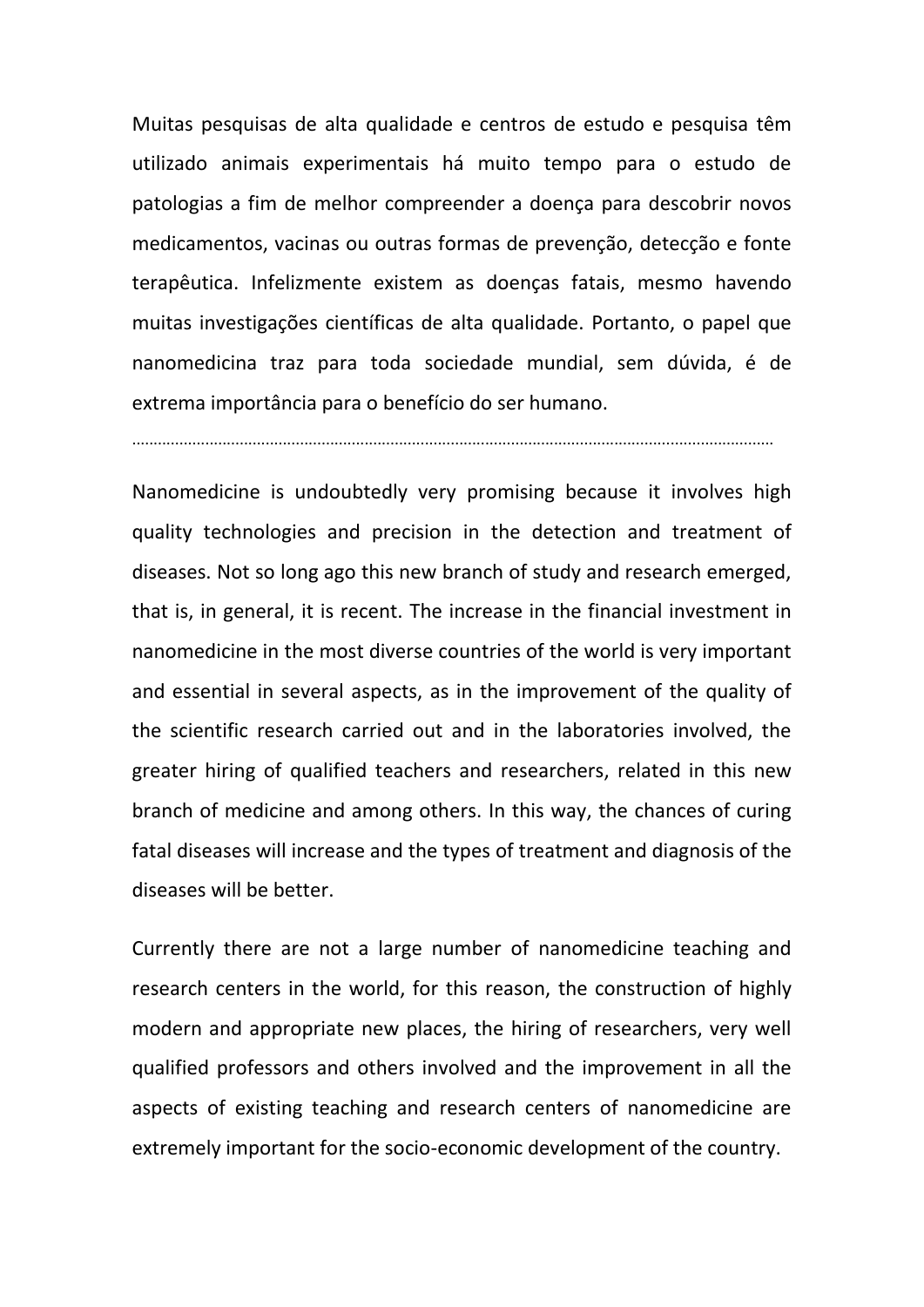There are not many research and study centers that apply nanomedicine, so it is essential that there is a greater number of highly appropriate places of study and research of nanomedicine, with very skilled people and excellent technologies to apply the fundamentals, methodologies and objectives of nanomedicine in practice, making the results of the work very satisfactory.

The manufacture of highly modern medical devices that indicate the result of the examination done quickly with high precision in the diagnosis is of fundamental importance for the life of the patient, emphasizing that the early diagnosis is essential for the success of the treatment of the disease. In addition, schools, colleges and universities need to better understand the applications, fundamentals and objectives of nanomedicine so that the knowledge generated from large and important scientific studies can be disseminated through various means of communication such as the internet, television, radio and other ways, and there are important partnerships between research and study centers in different countries, for example. That would make nanomedicine gain much more prominence in the world media by making more people show interest in working or investing financially, for example, sponsor, in this very promising industry.

It is also very important that there is the dissemination of information related to nanomedicine in the centers of study and research in the world that did not divulge the importance of nanomedicine in the life of the human being. For this reason, politicians play a very important role in this regard, that is, there must be a greater awareness of the importance that nanomedicine brings to the patient, for example, in the elaboration of laws and projects that help the work of those who are involved in